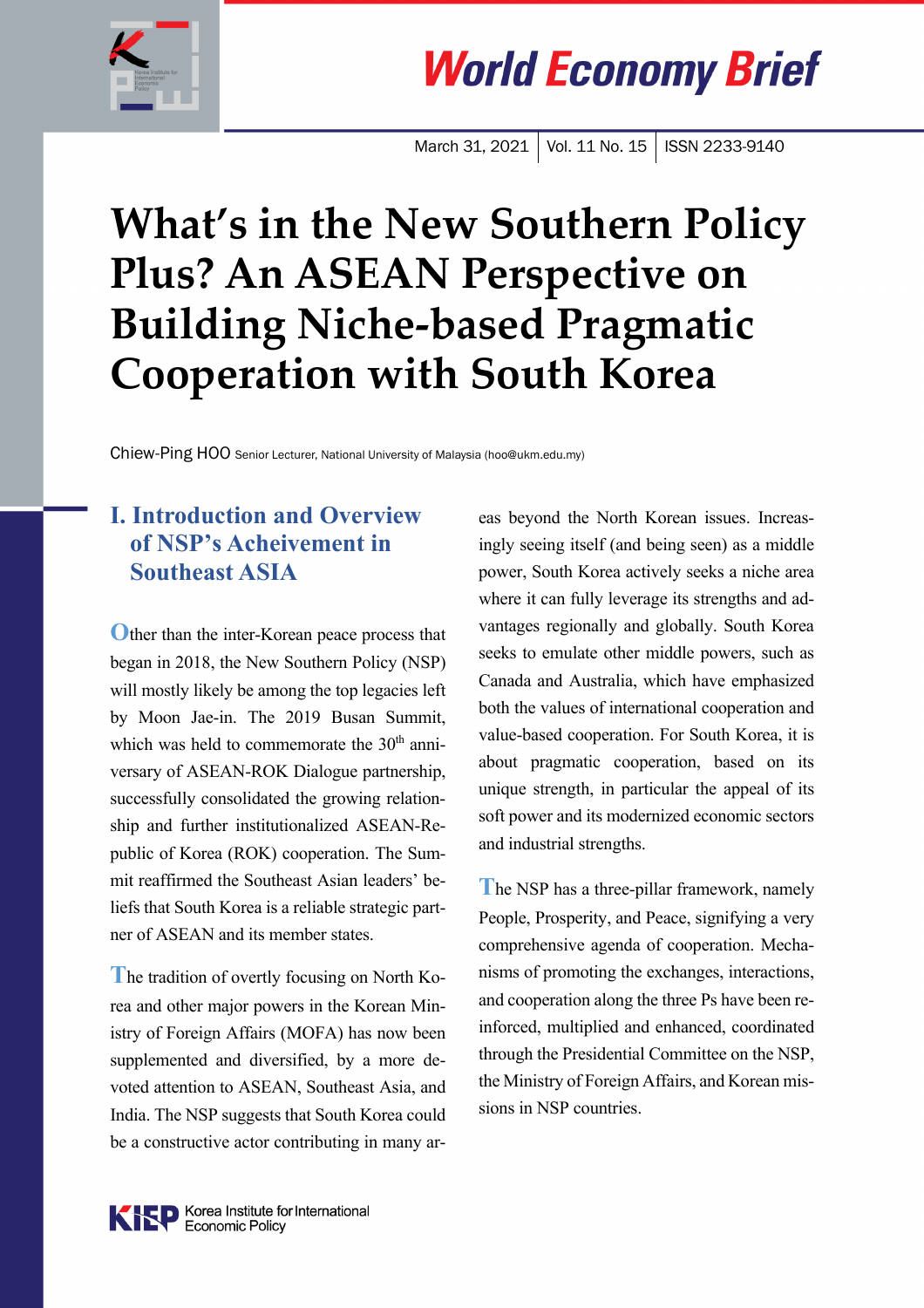**T**he progress in implementing the NSP blueprint however was stalled in 2020 due to the outbreak of the COVID-19 pandemic. Many MOUs signed during the 2019 Summit would now be more difficult to implement. Almost all governments are now prioritizing combating and containing the pandemic, rather than forging new multilateral cooperation in the nonpublic health domains.

**But the pandemic also brought new oppor**tunity for cooperation. The pandemic has not lessened but intensified the geopolitical uncertainties arising from great power rivalries. South Korea and ASEAN share the same strategic concerns, and under this context, ASEAN countries can and will look to South Korea for leadership in public health cooperation and forging more areas of pragmatic cooperation under the NSP umbrella. Therefore, the pandemic crisis is also an opportunity for South Korea and ASEAN to further enhance cooperation in niche areas that could build stronger regional resilience against global shocks. The recently revealed New Southern Policy Plus (NSP Plus) is geared towards this policy trajectory.

## **II. High Priority and Low-Hanging Fruits for NSP Plus**

**S**ince the introduction of the NSP in 2017, both Korean and Southeast Asian businesses and trade-related agencies have welcomed the initiative. But at the governmental level, there has always been reservation and suspicions of whether NSP will sustain after the end of the Moon Jae-in administration. Institutionalization of cooperation henceforth is a priority. Niche areas of cooperation, at both the bilateral and multilateral levels, also need to be identified, with programs designed for mid- and long-term purposes. NSP Plus serves to reinforce the "anchoring" of two-way exchanges, deepening mutual understanding, and drawing concrete benefits from the convergence of common interests.

**I**n the context of a global pandemic that has yet to recede, from an ASEAN and Southeast Asia's perspective, there are three major areas of cooperation that the NSP Plus has outlined and to be pursued vigorously: firstly, to strengthen public health infrastructure capacity building; secondly, to revamp supply chains to promote connectivity; and thirdly, to jointly strengthen East Asian regional architecture.

#### A.Public health infrastructure capacity building

**P**ublic health partnership is one of the priority areas and also part of the low-hanging fruits that can be actualized under the NSP Plus. Packaged as "Comprehensive Healthcare Cooperation," this could and would be the most attractive initiative in the immediate term. South Korea has emerged as a success story in this public health crisis. Its high-quality test kits and health governance have enabled South Korea to pursue a public health diplomacy such as exporting test kits to the countries with demand for high-testing capacity and sharing best practices in public health governance.

2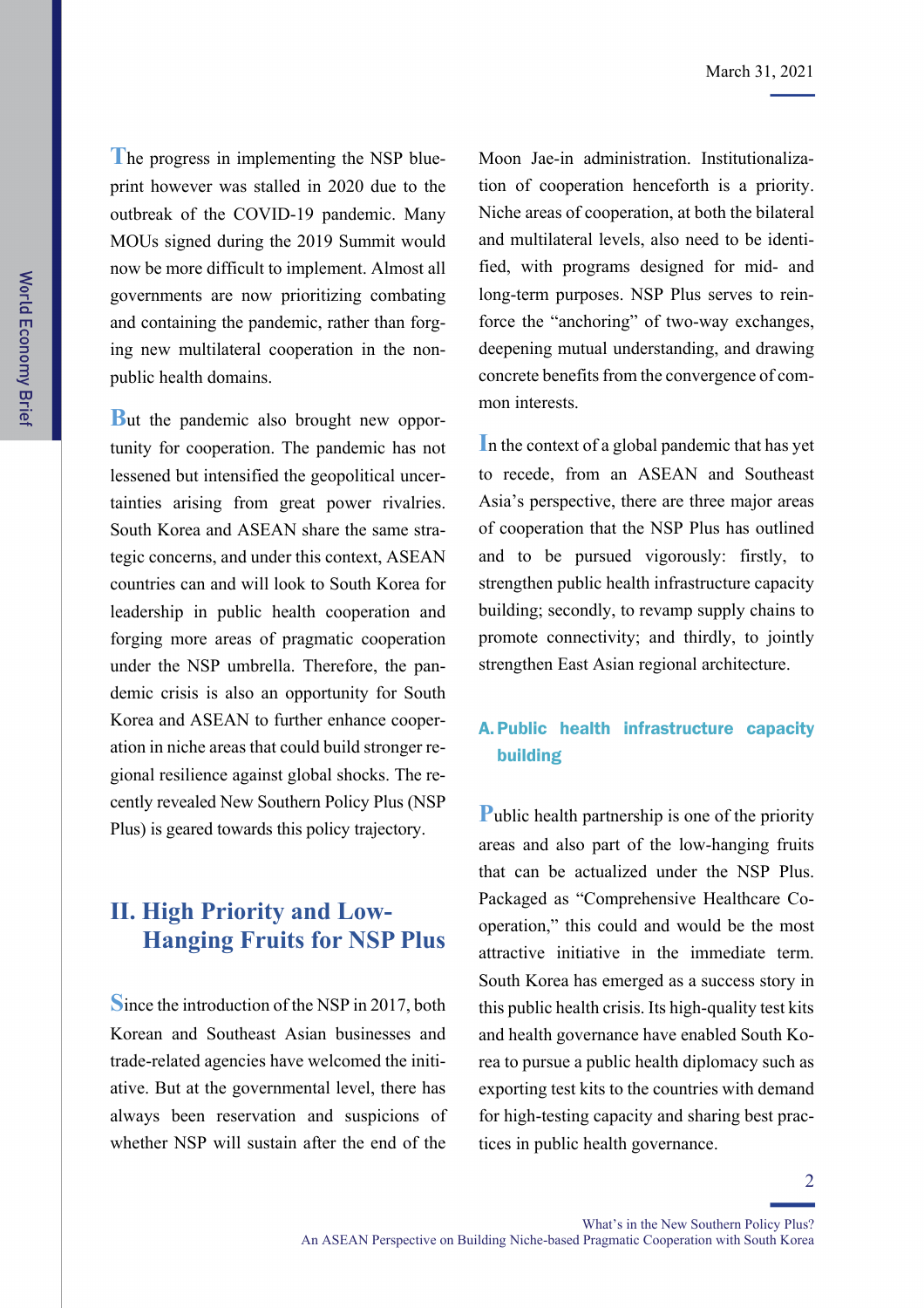**H**owever, what is beyond the immediate terms is to leverage on the ROK's excellent science and medical research, which so far has received underrated attention in comparison to other vaccine-developing countries and corporations. Media coverage of the race to produce vaccine has rarely featured South Korea. In fact, the Bill & Melinda Gates Foundation has invested not only in the South Korean Ministry of Health, but also in the major science and medical labs in Korean universities, research and development (R&D) labs, Korea Disease Control and Prevention Agency (KDCA), and the International Vaccine Institute, which is headquartered in Seoul. South Korea is cautious not to hastily produce a vaccine and wants to ensure good quality control of its vaccine development program. As South Korea has already pledged to the Gavi COVAX Advance Market Commitment (AMC), the eventual introduction of the Korean-made vaccine will also be part of the global commons, ensuring fair access to vaccines among the developing countries, most notably ASEAN member states.

**S**o far, Indonesia has been the greatest beneficiary of South Korea's COVID-19 medical aid compared to other Southeast Asian countries but the NSP Plus has pledged to establish "permanent channels for healthcare communication between Korea and ASEAN" that will expand healthcare cooperation. Singapore is a leading ASEAN country in terms of medical health exchanges and biomedical industry cooperation with South Korea. The author learned from field interviews that health cooperation is often impeded by difficulties such as different medical standards and licenses, (it was noted as

"more difficult than brick-building" to the author). Thus, ASEAN-Korea standardization will help a long way in building cooperation in public health.

#### B. Strengthening infrastructure connectivity

**D**espite the middle power ambition, South Korea is still sometimes caught in an "inferiority complex" that hinders its officials from more proactive engagements and involvements in Southeast Asia, such as infrastructure development. In the context of growing geopolitical and geoeconomic competitions in the Indo-Pacific domain, the NSP fits right in, in terms of providing alternatives and options for the smaller states in Southeast Asia to cope with their developmental needs and economic integration.

**F**or example, South Korea's support for the ASEAN Smart Cities Network (ASCN) could help create a smart and digitalized infrastructure bridging the rural and the urban areas. Digital infrastructure, of course, has now become even more pressing under the physical lockdowns caused by the COVID-19 virus. In addition, South Korea has been an early and consistent supporter of the Master Plan on ASEAN Connectivity (MPAC), established in 2010 to accelerate the realization of ASEAN Economic, Political-Security, and Socio-Cultural Community. The Plan of Action (POA) of MPAC is issued and updated every five years and South Korea has committed to support each POA, the latest being the POA 2021-2025 adopted in Hanoi. It is crucial for South Korea to continue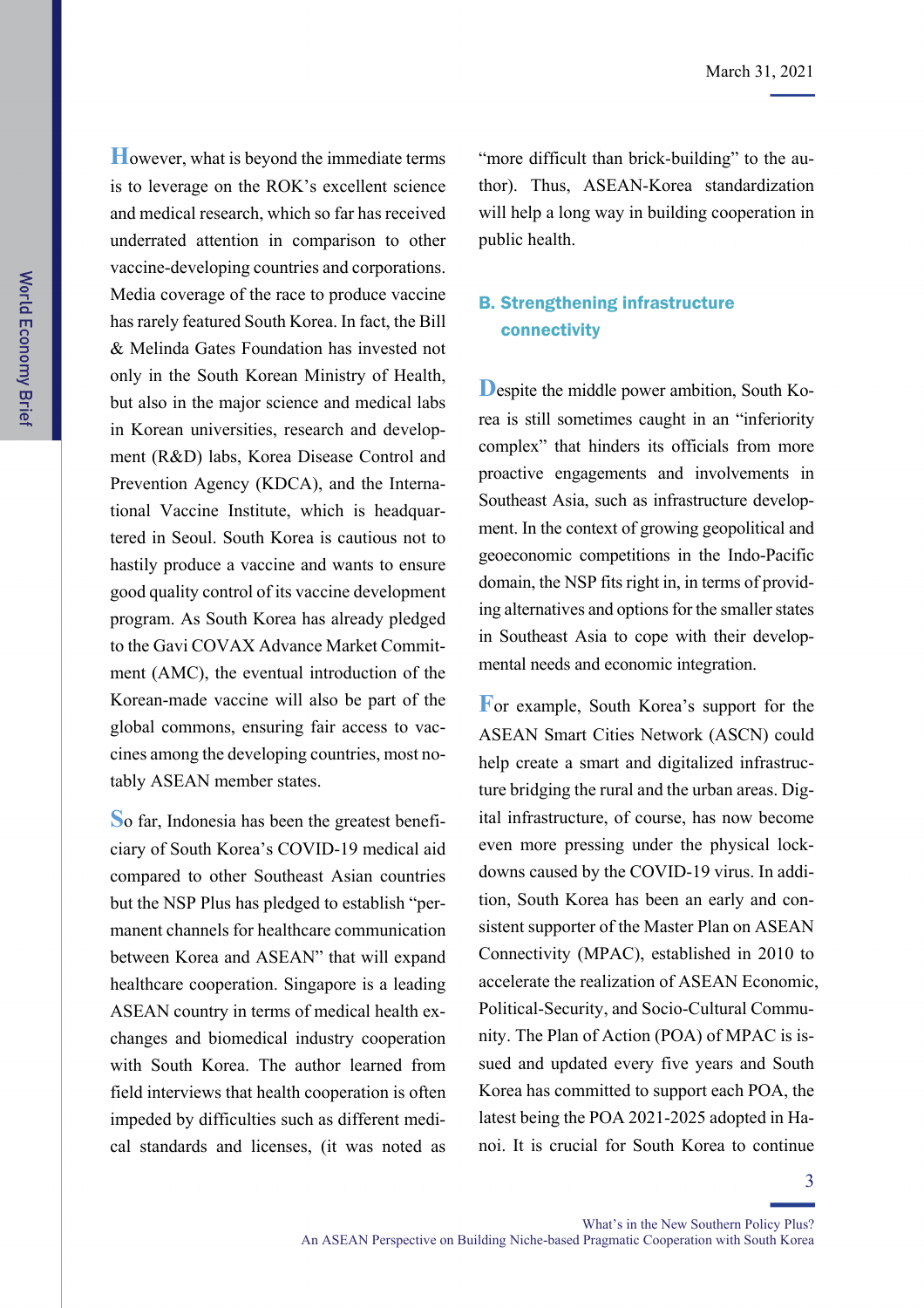March 31, 2021

this support with more involvements in strengthening infrastructure connectivity both intra-ASEAN and between ASEAN and Korea.

**F**urthermore, synergizing the NSP Plus and the "Korea New Deal," with its two main components "Green Deal" and "Digital Deal," would have long-term beneficial consequences. Through this Korean modal of post-pandemic recovery plans, countries will have to learn to adopt sustainable economic practices. The NSP Plus can integrate and promote policy actions that contribute to the "greening of the economy" and digitalizing core hard and soft infrastructure. The digitalization of hard infrastructure such as port management is a critical priority area with the Malacca Strait and Singapore facing "chokepoint" marine traffics due to the shift of land to maritime transportation during the pandemic. Whereas, the digitalization of soft infrastructure will serve the national and transnational education, human resource development, trade, investment, future industries, and connecting rural-urban development. These are all vital issues for Southeast Asian countries regardless of their state of development. The "future-oriented economic cooperation" outlined in the original NSP hence would have a great potential to be realized under the NSP Plus blueprint.

#### C. Deepening of cooperation on East Asian regional architecture

*East Asian regional architecture, with ASEAN as the core platform bringing all middle and major powers together.* Various regional initiatives have been materialized since the Asian Financial Crisis in the late 1990s, with the goals of mitigating regional financial liquidity problems and avoiding reliance on the International Monetary Fund. Following the proposal by former South Korean President Kim Dae-jung, an East Asian Study Group was formed and later transformed by the Southeast Asian leaders into the East Asian Vision Group, which led to the institutionalization of ASEAN Plus Three (plus China, Japan, and South Korea) cooperation and the establishment of the East Asian Summit. In most of the region-wide and global crises, Northeast Asian and Southeast Asian countries would always come together to formalize further regional cooperation, which includes the Severe Acute Respiratory Syndrome (SARS) epidemic in 2001 and Global Financial Crisis 2008. Following the COVID-19 pandemic, ASEAN Plus Three further institutionalized regional pandemic response by endorsing the "Hanoi Plan of Action on Strengthening ASEAN Economic Cooperation and Supply Chain Connectivity in Response to the COVID-19 Pandemic," and South Korea in particular contributed to ASEAN Plus Three's rice reserves in cases of food crises.

**S**outh Korea has played a significant role in promoting multilateralism and the construction of regional architecture in Asia both in the past and the present. The NSP Plus can reinforce the multilateral structure and further entrench the vital participation of the ROK in it. ASEAN member states will continue to welcome South Korea deepening engagement in regional multilateralism. By aligning the NSP's three main pillars (People, Prosperity and Peace) to correspond to

4